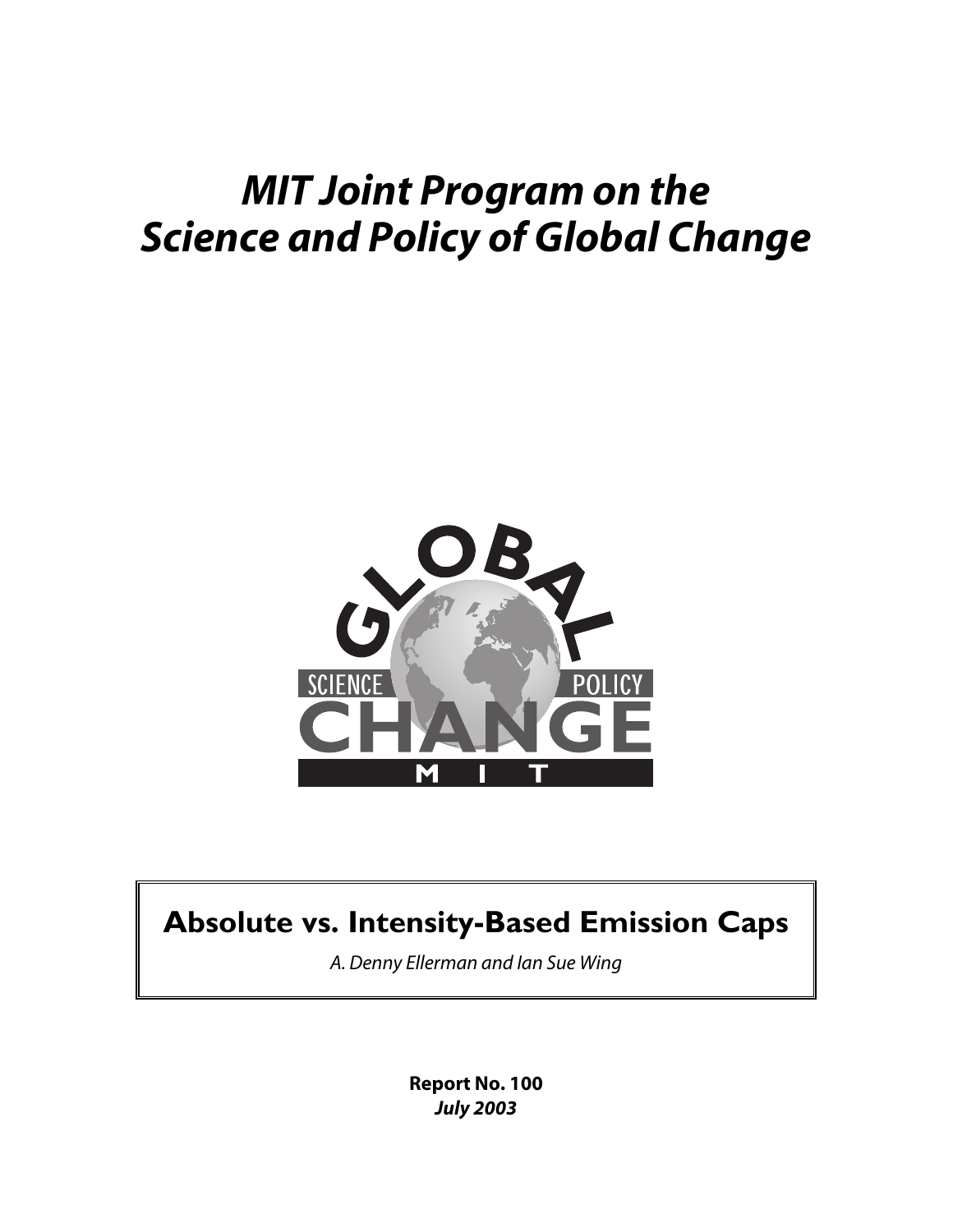The MIT Joint Program on the Science and Policy of Global Change is an organization for research, independent policy analysis, and public education in global environmental change. It seeks to provide leadership in understanding scientific, economic, and ecological aspects of this difficult issue, and combining them into policy assessments that serve the needs of ongoing national and international discussions. To this end, the Program brings together an interdisciplinary group from two established research centers at MIT: the Center for Global Change Science (CGCS) and the Center for Energy and Environmental Policy Research (CEEPR). These two centers bridge many key areas of the needed intellectual work, and additional essential areas are covered by other MIT departments, by collaboration with the Ecosystems Center of the Marine Biology Laboratory (MBL) at Woods Hole, and by short- and long-term visitors to the Program. The Program involves sponsorship and active participation by industry, government, and non-profit organizations.

To inform processes of policy development and implementation, climate change research needs to focus on improving the prediction of those variables that are most relevant to economic, social, and environmental effects. In turn, the greenhouse gas and atmospheric aerosol assumptions underlying climate analysis need to be related to the economic, technological, and political forces that drive emissions, and to the results of international agreements and mitigation. Further, assessments of possible societal and ecosystem impacts, and analysis of mitigation strategies, need to be based on realistic evaluation of the uncertainties of climate science.

This report is one of a series intended to communicate research results and improve public understanding of climate issues, thereby contributing to informed debate about the climate issue, the uncertainties, and the economic and social implications of policy alternatives. Titles in the Report Series to date are listed on the inside back cover.

Henry D. Jacoby and Ronald G. Prinn, *Program Co-Directors*

> Postal Address: Joint Program on the Science and Policy of Global Change MIT E40-428 77 Massachusetts Avenue Cambridge MA 02139-4307 (USA) Location: One Amherst Street, Cambridge Building E40, Room 428 Massachusetts Institute of Technology Access: Phone: (617) 253-7492 Fax: (617) 253-9845 E-mail: globalchange@mit.edu Web site: http://mit.edu/globalchange/

For more information, please contact the Joint Program Office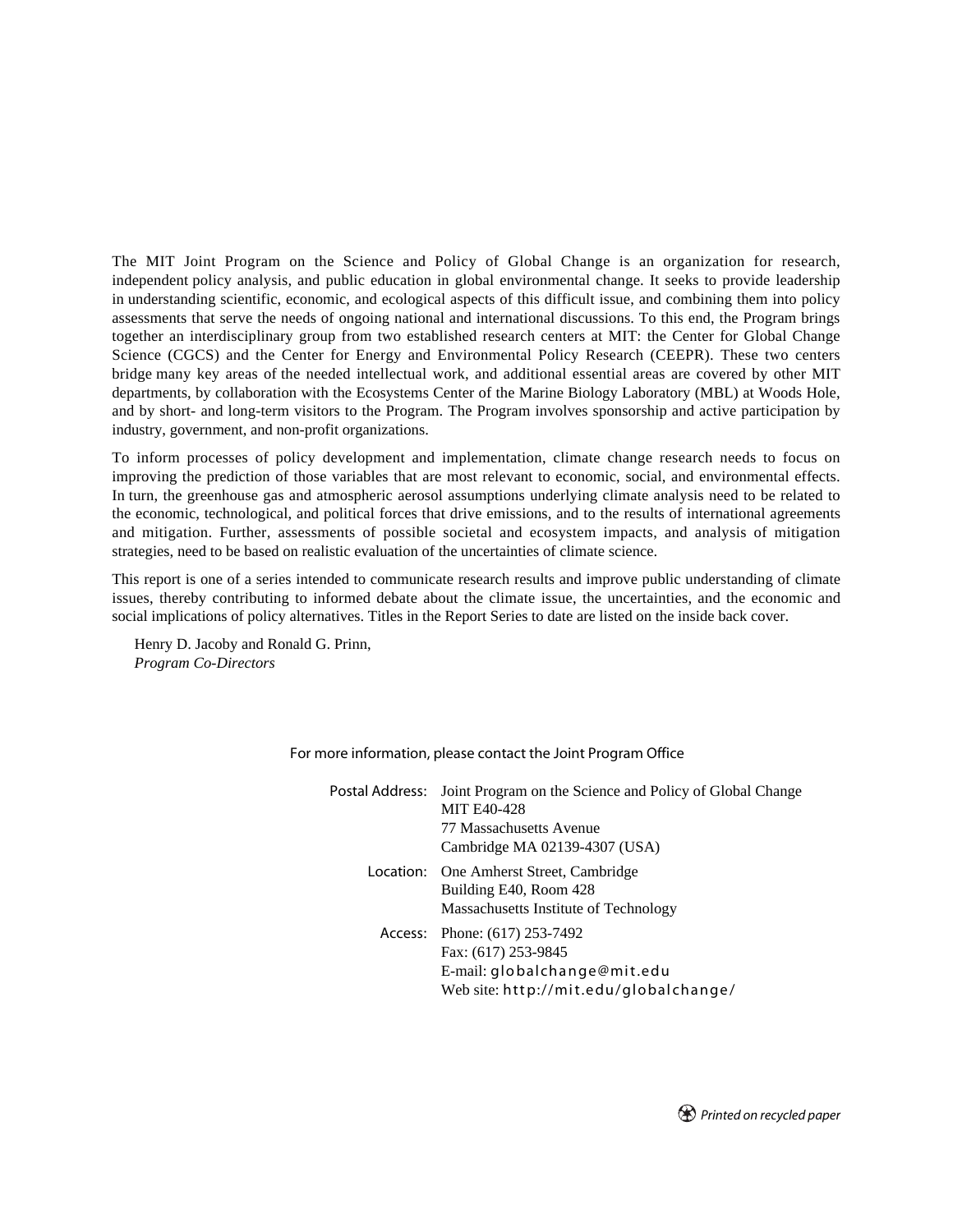# **Absolute vs. Intensity-Based Emission Caps**

A. Denny Ellerman<sup>†</sup> and Ian Sue Wing<sup>\*</sup>

#### **Abstract**

*Cap-and-trade systems limit emissions to some pre-specified absolute quantity. Intensity-based limits, that restrict emissions to some pre-specified rate relative to input or output, are much more widely used in environmental regulation and have gained attention recently within the context of greenhouse gas (GHG) emissions trading. In this paper we provide a non-technical introduction to the differences between these two forms of emission limits. Our aim is not to advocate either form, but to elucidate the properties of each in a world where future emissions and GDP are not known with certainty. We argue that the two forms have identical effects in a world where future emissions and economic output (i.e., GDP) are known with certainty, and show that outcomes for marginal costs, abatement, emissions and welfare diverge only because of the variance of actual future GDP relative to its forecast expectation.*

#### **Contents**

# **1. Introduction**

Emissions can be limited by an absolute cap on the quantity of emissions or by some maximum allowable intensity relative to some measure of output or input, such as the number of cars or refrigerators purchased by consumers, the amount of energy input required by some production process, or even GDP. This intensity limit can be imposed either directly as an emission rate limit or an efficiency standard, or indirectly by means of technology mandates that have the same effect. Intensity limits are by far the more common method of limiting emissions in the field of environmental regulation, although absolute caps are now found in a number of programs.<sup>1</sup> In the domain of greenhouse gas (GHG) emissions limitation, absolute limits have

 <sup>†</sup> *Joint Program on the Science & Policy of Global Change, Massachusetts Institute of Technology.* Corresponding author: MIT Bldg. E40-280, 1 Amherst St., Cambridge MA 02139. Phone: (617) 253-3551, ellerman@mit.edu.

<sup>\*</sup> *Center for Energy & Environmental Studies and Department of Geography & Environment, Boston University; and Joint Program on the Science & Policy of Global Change, Massachusetts Institute of Technology*

<sup>&</sup>lt;sup>1</sup> Prominent examples of absolute limits are the  $SO_2$  trading (acid rain), RECLAIM, and Northeastern NO<sub>x</sub> Budget programs in the U.S. and the proposed EU GHG emissions trading system. Familiar examples of intensity limits are the emission rate limits imposed on nearly all sources under State Implementation Plans in the U.S., best available control technology mandates, such as in the U.S. New Source Performance Standards or the EU Large Combustion Plant Directive, and the Corporate Average Fuel Economy standards in the U.S. and similar programs in Europe. Although many of the latter do not explicitly specify an emission rate, the effect of these programs is to reduce emission (or energy) intensity and to allow emissions to vary with the level of output. The UK Emissions Trading Scheme is unique in having two sectors, an absolute sector containing firms with absolute limits on GHG emissions and a relative sector containing firms with intensity limits, and allowing trading (with some restrictions) between the two sectors.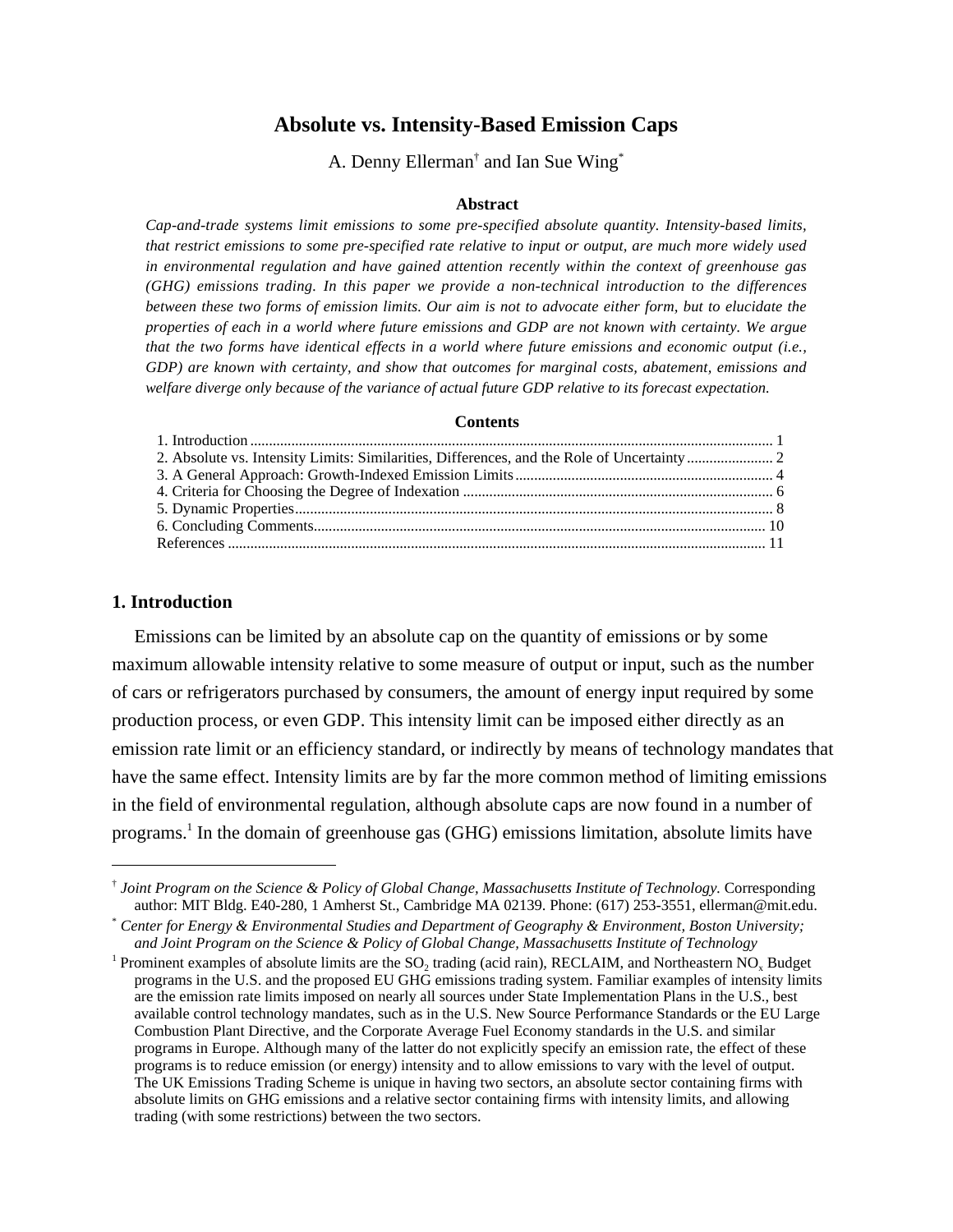been adopted at the international level in the Kyoto Protocol, while President Bush, in rejecting the Kyoto Protocol, has established an intensity target for the  $U.S.^2$ 

This paper presents a brief, non-technical exploration of the properties of absolute and intensity-based limits on GHG emissions. Our goal is not to advocate either form of limit in the context of GHG emissions control, but simply to analyze the properties of each with respect to emissions and costs. In doing so we highlight an unavoidable trade-off between quantities and prices of abatement in choosing the form of the emissions limit. Our specific objectives are fourfold: to show (i) the definitional equivalence of absolute and intensity limits when GDP is certain, (ii) the differing effects of the two limits on emissions and cost when future GDP is uncertain, (iii) how these differing effects can be tuned to avoid undesirable variations in costs or emissions, and finally (iv) that any desired long-term trajectory of GHG emissions can be achieved by either an absolute or an intensity limit, or any combination thereof.

#### **2. Absolute vs. Intensity Limits: Similarities, Differences, and the Role of Uncertainty**

A frequent misconception, promoted perhaps by the contrast between President Bush's voluntary approach and the legally binding character of the Kyoto Protocol, is that intensity targets are voluntary and absolute caps are mandatory. Both quantity or intensity limits may be voluntary in the sense of expressing a sincere aspiration and good-faith intent; and either may be mandatory in the sense that well-defined sanctions will follow non-attainment of the limit.<sup>3</sup> In this paper, we restrict our attention to mandatory limits, which we shall refer to indifferently as targets or caps.

Intensity, which we denote γ, can be defined as the physical quantity of emissions, *Q*, per unit of some measure of input or output, which for simplicity and relevance we specify to be GDP, denoted *Y*. Thus, in some future period *t*, intensity is:

$$
\gamma_t = \frac{Q_t}{Y_t} \,. \tag{1}
$$

Our first proposition is that, in a world of certainty where decision makers exhibit perfect foresight, it makes no difference whether a desired emission reduction is imposed using an absolute or an intensity-based cap. Knowing future GDP, an absolute cap determines intensity. Conversely and

 $\frac{1}{2}$ <sup>2</sup> Although President Bush may have given unwanted attention to intensity limits, the concept is not without precedent in the discussion of GHG emission control. In the U.S., one of President Clinton's economic advisors proposed indexing as a means to making Kyoto-type caps more acceptable to developing countries (Frankel, 1999). In the international arena, the voluntary GHG emission reduction announced by Argentina in November 1999 at the  $5<sup>th</sup>$ Conference of the Parties to the Kyoto Protocol was an intensity target (see Argentina, 1999; Barros and Conte Grand, 2002). Finally, at the national level, many parties to the Kyoto Protocol intend to meet their obligations through various forms of intensity limits imposed on domestic entities (Hahn and Stavins, 1999).

 $3$  As we have already noted, most environmental programs impose mandatory intensity limits. A good example of a voluntary absolute limit is the 1990 target for Annex I CO<sub>2</sub> emissions under the Framework Convention on Climate Change.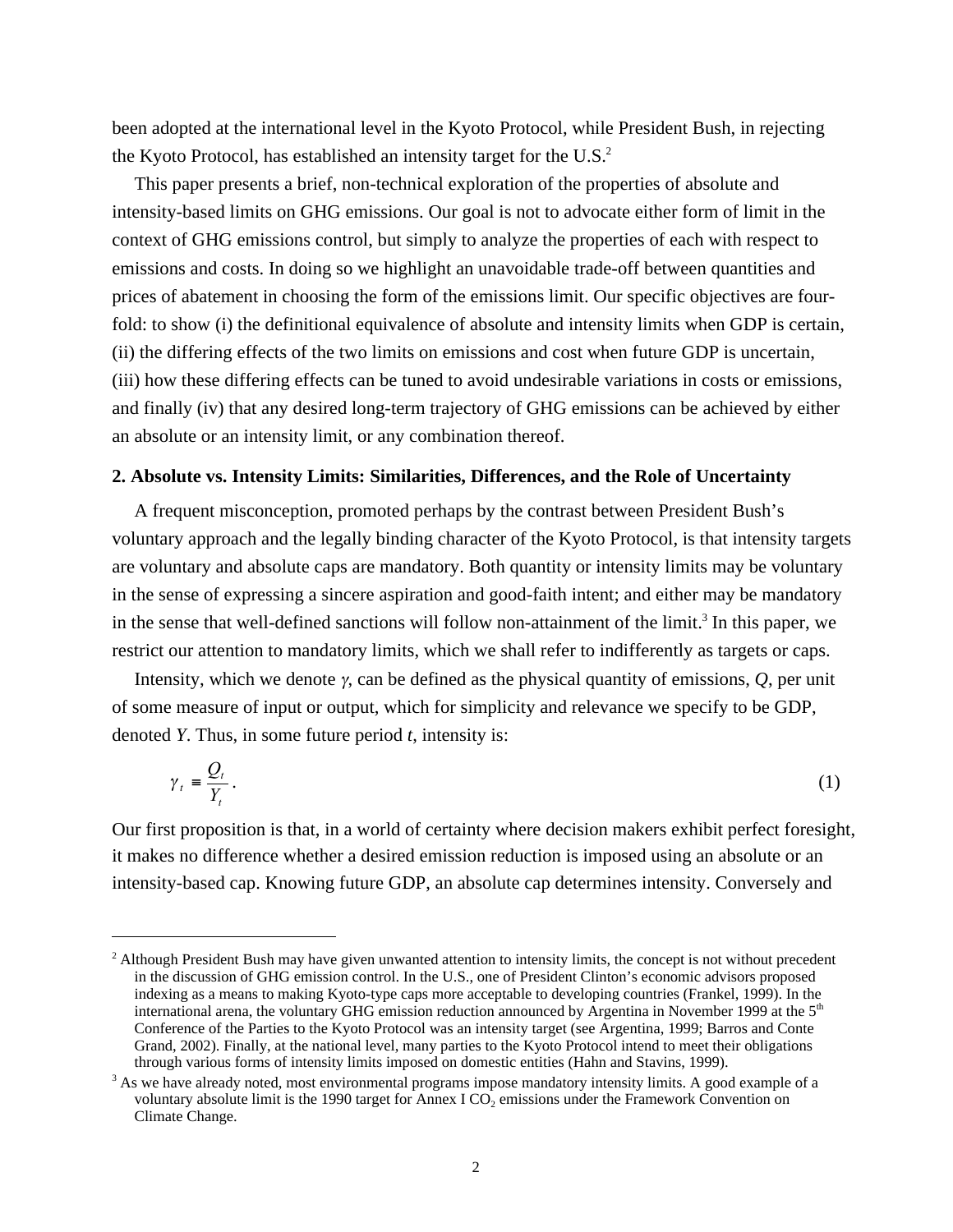assuming always that future GDP is known, an equivalent intensity cap will result in the same quantity of emissions as would be obtained by choice of the corresponding absolute cap.

However, uncertainty about future GDP is an essential characteristic of the real world that implies that decisions should be made taking into account both an expected outcome when single-value limits must be chosen, and some sense of how outcomes might vary. Thus, a party agreeing to a quantity limit under the Kyoto Protocol, and having some expectation of GDP at the time the limit becomes binding, has agreed to an *expected* reduction of emissions *and intensity*. Had the same Kyoto parties agreed to equivalent intensity limits under the same set of expectations, they would have agreed to the same *expected* reduction of emissions and intensity.

Once variation in the realized value of  $Y_t$  is acknowledged, absolute and intensity caps have very different consequences. From equation (1) it is obvious that when the limit takes the form of an absolute cap, uncertainty in GDP translates into uncertainty in emissions intensity. Conversely, when the limit takes the form of an intensity target, uncertainty in GDP translates into uncertainty in the quantity of emissions. More importantly, the choice of limit will affect the abatement required and therefore the cost to be incurred. If GDP growth is greater than expected, an absolute cap will require more abatement and incur higher cost than an intensity cap; however, if GDP growth is lower than expected, it is the intensity cap that will require greater abatement and incur higher cost. This observation leads to the second proposition of the paper, which is that, under uncertainty, the key differences between intensity-based and absolute emission caps concern the amount of abatement required and the costs of control incurred by a constrained party.

To develop a sense of how important this distinction could be, we simulate the effects of an absolute cap and an intensity cap on carbon emissions for European Union (EU) countries using a version of the MIT Emission Prediction and Policy Analysis (EPPA) model (Babiker *et al*, 2001). We simulate uncertainty by varying EU countries' GDP growth rates by 25% around their "expected" benchmark values, as embodied in the EPPA model's reference forecast. We then limit countries' carbon emission either to their assigned amounts under the EU Burden Sharing Agreement or to the intensity equivalent given EPPA's reference scenario for 2010.

Results for Germany in 2010 are shown in **Table 1**. 4 Over the period 1995-2010, average annual GDP growth rates for Germany in the high, reference and low cases are 3.7, 2.4 and 0.7%, respectively. The most important feature of the table is the change in outcomes relative to the "expected" values of key policy indicators. The expected or reference case values of these variables are identical for both types of emission limits; however, the variation in outcomes is much greater under the absolute cap than under its intensity-based counterpart. In the case of an absolute cap, emissions are fixed. But the amount of abatement and therefore the cost and the

 $\frac{1}{4}$  EPPA's reference scenario should not be interpreted to reflect the expectation of Germany's negotiators at Kyoto or in subsequent negotiations concerning the EU Burden Sharing Agreement, but it serves to illustrate the point.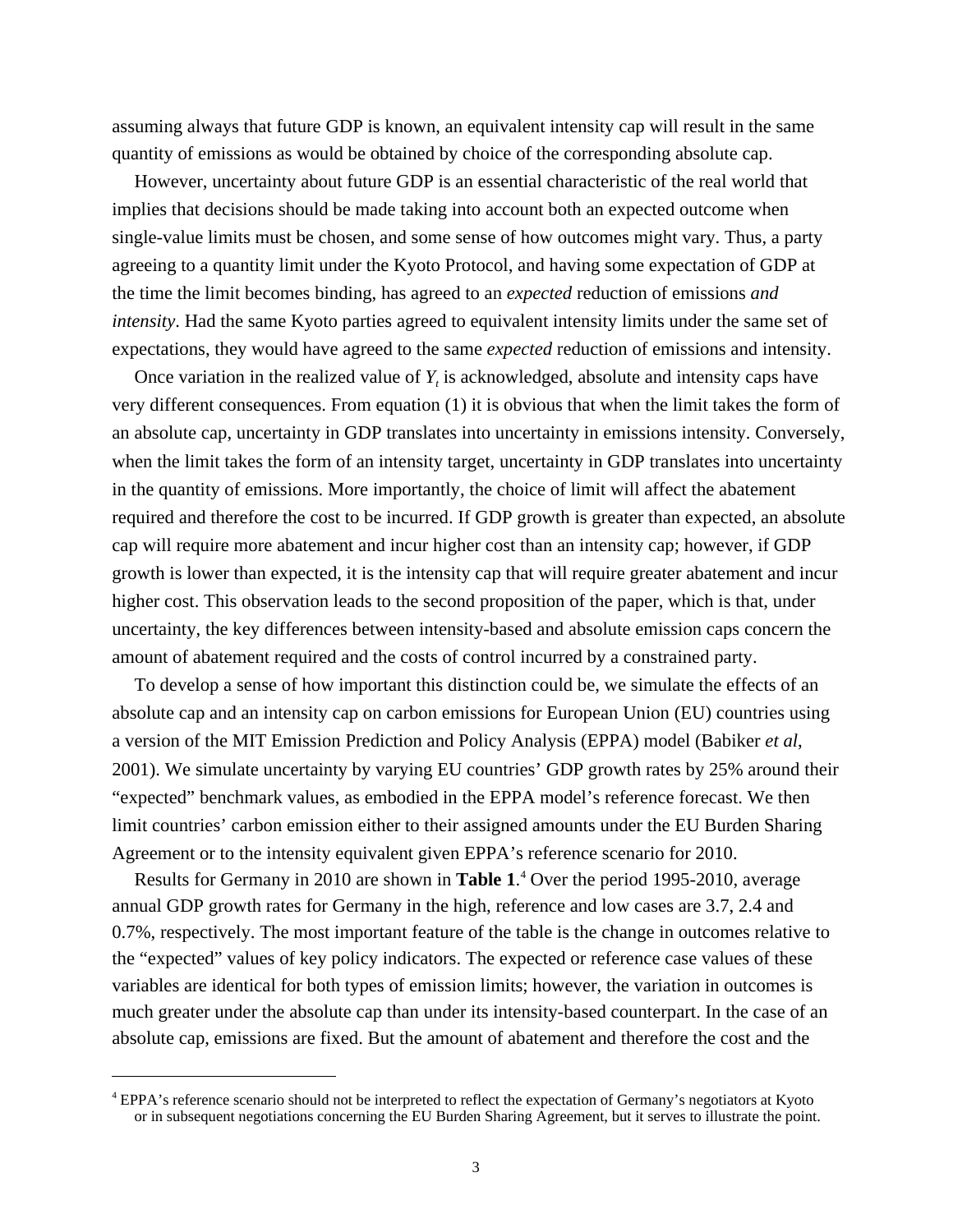|                                                                    | <b>Absolute Cap</b> |        |      | <b>Intensity Cap</b> |            |        |  |  |
|--------------------------------------------------------------------|---------------------|--------|------|----------------------|------------|--------|--|--|
|                                                                    | High                | Ref    | Low  | <b>High</b>          | <b>Ref</b> | Low    |  |  |
| <b>Absolute Magnitudes of Key Policy Indicators</b>                |                     |        |      |                      |            |        |  |  |
| Emissions (MT Carbon)                                              | 215                 | 215    | 215  | 255                  | 215        | 171    |  |  |
| Carbon Price (1995 US \$/Ton)                                      | 324                 | 148    | 0    | 173                  | 148        | 122    |  |  |
| Welfare Change (Percent)                                           | $-2.5$              | $-1.0$ | 0    | $-1.2$               | $-1.0$     | $-0.9$ |  |  |
| <b>Relative to Expectation Embodied in EPPA Reference Forecast</b> |                     |        |      |                      |            |        |  |  |
| Emissions                                                          | 1.00                | 1.00   | 1.00 | 1.19                 | 1.00       | 0.80   |  |  |
| Price                                                              | 2.19                | 1.00   |      | 1.17                 | 1.00       | 0.82   |  |  |
| Welfare                                                            | 2.50                | 1.00   |      | 1.20                 | 1.00       | 0.90   |  |  |

**Table 1**. EPPA Simulation of Quantity and Intensity Limits for Germany in 2010

reduction in welfare are more than twice as large if GDP growth is 25% higher than expected. With 25% lower GDP growth, all of these cost effects disappear since the Kyoto assigned amount exceeds Germany's emissions and the cap is not binding.<sup>5</sup> When an intensity limit is imposed, the same variations in GDP growth cause emissions to be higher or lower, but the changes in abatement cost and welfare differ from their respective reference or expected values by about 20%, significantly less variation than occurs with the absolute limit.<sup>6</sup> These results are illustrative, but the underlying pattern is robust. Similar outcomes occur for different variations in GDP growth around some expectation, and for similar variations in GDP growth for other countries.

These results highlight an often-neglected feature of intensity limits, namely, that they are more demanding than absolute limits if actual GDP or output is less than expected. Most environmental regulations possess this feature: emission rate limits or technology mandates require the same level of control regardless of output.<sup>7</sup> Thus, the presumption that intensity limits are inherently less stringent than absolute limits is erroneous. Whether an absolute cap or an equivalent intensity cap will be more demanding in any particular set of circumstances depends on actual outcomes relative to expectations at the time the limit is set.

### **3. A General Approach: Growth-Indexed Emission Limits**

These results show that, when uncertainty is introduced, intensity-based and absolute emission caps have opposite effects. In fact, these two instruments are opposite limiting cases of a more

<sup>&</sup>lt;sup>-</sup><br>5  $<sup>5</sup>$  In the low growth scenario in which the emission limit is non-binding for Germany, emissions would be lower</sup> except for leakage from other EU countries with binding limits in the low growth scenario.

<sup>&</sup>lt;sup>6</sup> Note that costs rise and fall with the variation in GDP. If intensity were invariant with respect to variations of GDP, then costs stated per ton or on a percentage basis would remain constant. The positive, albeit greatly muted, correlation of per unit costs with GDP growth reflects the circumstance that the CO<sub>2</sub> intensity of GDP is also positively correlated with variations around reference growth rates.

<sup>&</sup>lt;sup>7</sup> Curiously, a frequent comment when we have presented this paper in the context of global GHG emission control is that it seems unfair to require countries experiencing a recession to do as much as they would otherwise. This is, perhaps, an important consideration; but it does not find expression in most environmental regulation.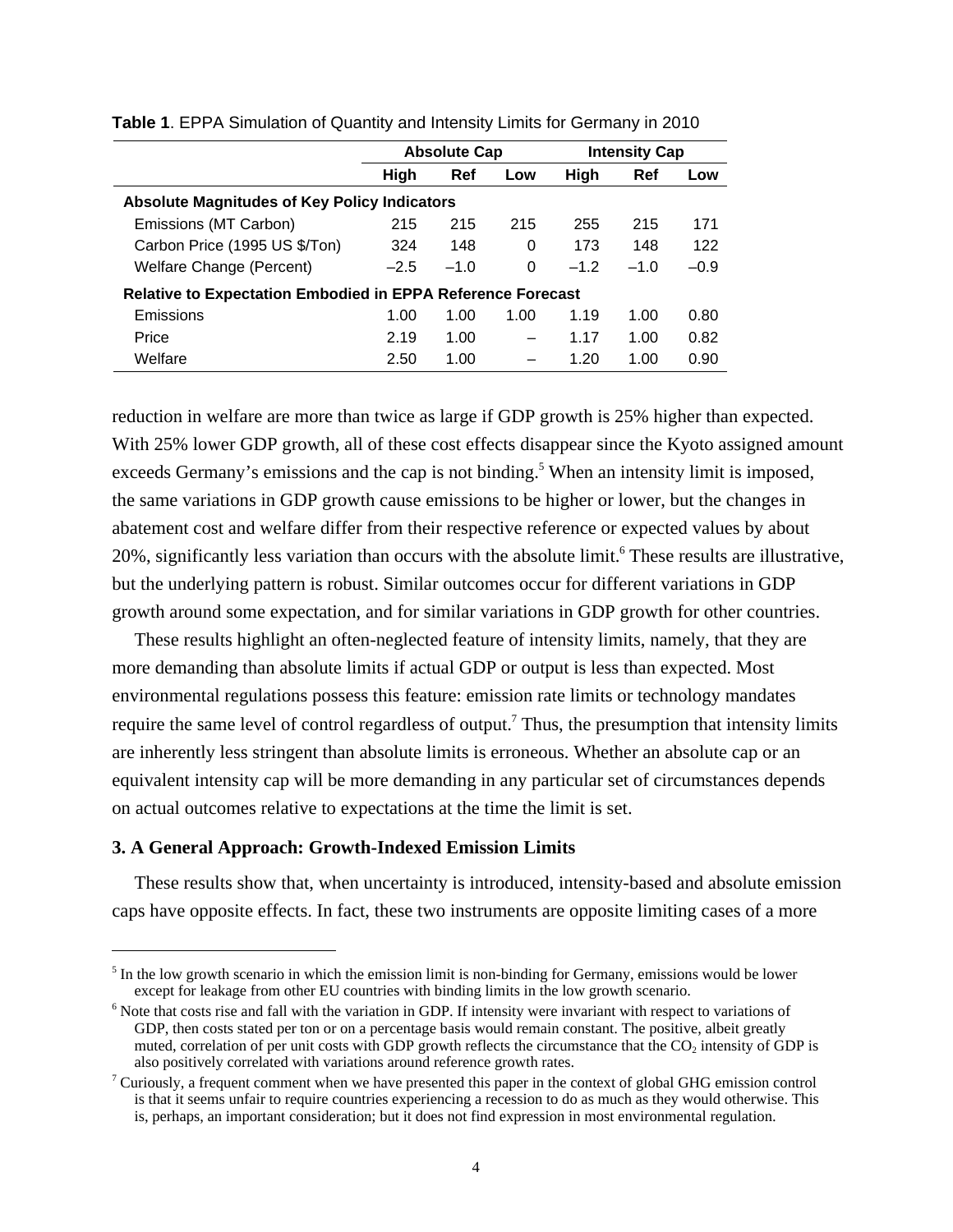general, and flexible, emissions cap that combines the effect of a fixed emission limit, which we denote  $Q_t$ , and a ceiling on emission intensity,  $\gamma_t = Q_t / \overline{Y_t}$ , where  $\overline{Y_t}$  is expected GDP. We call this more general limit a growth-indexed emission limit, where the degree of indexing, or the relative weights of the two opposite forms, is determined by an indexing parameter,  $\eta$ , that can take any value between zero and one.<sup>8</sup> The formula for the growth-indexed cap is:

$$
Q_t = (1 - \eta) \underline{Q}_t + \eta \underline{\gamma}_t Y_t \,. \tag{2}
$$

This equation illustrates the limiting (in the mathematical sense) nature of absolute and intensity limits. An absolute cap corresponds to  $\eta = 0$ , in which case emissions at time *t* are determined solely by the fixed cap  $Q_t$ , and intensity,  $\gamma_t$  (*not*  $\gamma_t$ ) will vary depending on  $Y_t$ . In the other limiting case,  $\eta = 1$ ,  $Q_t$  disappears, the only operative constraint is the intensity limit,  $\gamma_t$ , and the quantity of emissions depends solely on  $Y_t$ . In this case, the cap on emissions is fully indexed to fluctuations in GDP. When the indexing parameter takes values between the two extrema of zero and unity the absolute and intensity limits act jointly to determine the quantity of emissions in accordance with the weight given to each by  $\eta$ , or equivalently, to the extent that the cap adjusts to changes in GDP.9 Moreover, if an absolute or intensity limit at time *t* is established based on some earlier set of expectations and actual GDP is equal to expected GDP ( $Y_t = \overline{Y_t}$ , as is the case under certainty) then the quantity of emissions is equal to the value of the absolute cap  $(Q_t = Q_t)$ . This outcome holds for any value of  $\eta$ , implying that indexation is inconsequential under either certainty or an accurate forecast of GDP. In the real world, indexation will matter and  $Q_t$  will differ from  $Q_t$  to the extent that the forecast is inaccurate.

To illustrate the effects of differing degrees of indexation, we perform additional runs of the EPPA model in which the emission limits of the previous section were re-formulated as growthindexed targets and imposed in the high and low GDP growth scenarios for differing values of indexation:  $\eta = 0, 0.33, 0.66,$  and 1. The results are shown in **Figure 1**, which plots the marginal cost of abatement and the level of emissions for Germany for different values of  $\eta$ . The solid vertical line represents outcomes for the absolute or zero-indexed cap in the three scenarios. The three dashed lines show the outcomes for caps with non-zero, positive indexing for the low and high growth scenarios. The lines for the indexing values of zero and unity plot the points that are given in the first two rows of Table 1. The other two lines are linear combinations in which the cap is allowed to vary by 33 and 66% (respectively) of the variation in GDP.

<sup>|&</sup>lt;br>8  $8$  Technically, the growth-indexed cap is a convex combination of an intensity cap and an absolute emissions limit.

<sup>&</sup>lt;sup>9</sup> Allowances under a growth-indexed cap would have adjustable coverage or "redemption" values. Instead of always covering one ton of emissions, growth-indexed allowances of varying vintages would cover an amount of emissions that would depend upon the evolution of the index from some base period value. Thus, if output were expected to expand at  $g$  per cent per annum from some base period,  $t_0$ , an allowance of vintage  $t$  would cover  $(1 + g)^t$  tons of the covered emissions. As shown in Table 1, the effect is to reduce the variance of future marginal cost of abatement. In practice, adjustment would occur with some lag.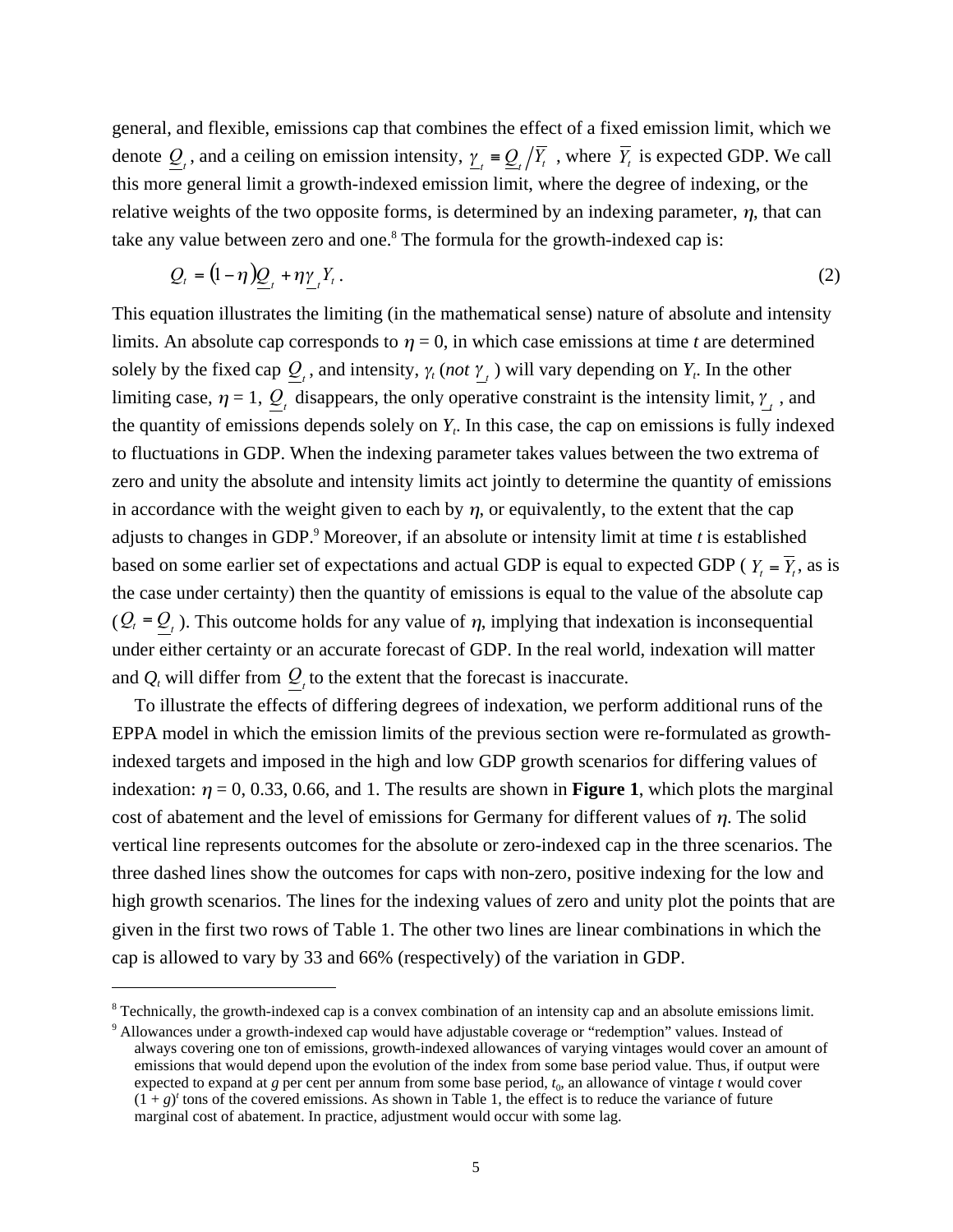

**Figure 1**. Tradeoffs for Germany Between Abatement and Marginal Abatement Cost for Different Degrees of Growth Indexation of its Kyoto Cap

These results show that the indexing parameter adjusts the relative impacts of quantity or price effects, making possible any desired trade-off between the two over a broad range of outcomes. This leads to our third proposition, which is that if upside (or downside) fluctuations in costs are deemed undesirable, then the indexing parameter can be set to avoid as much of the undesired cost fluctuation as desired. The example presented here is for a single country, but it could as well represent a group of countries that trade emissions among themselves.<sup>10</sup>

### **4. Criteria for Choosing the Degree of Indexation**

Given the trade-off identified in Figure 1, a relevant question is what criteria should guide the choice of emissions limit. The effects of indexation are similar to those resulting from the use of a price instead of a quantity instrument. On theoretical grounds, the choice depends on the rate at which marginal abatement costs and marginal damages rise with emissions (Weitzman, 1974). If marginal damages (or the benefits of abatement) rise steeply with emissions, then absolute limits

<sup>&</sup>lt;sup>10</sup> The correlation of variations of actual growth from the common trend may also matter as we will discuss shortly.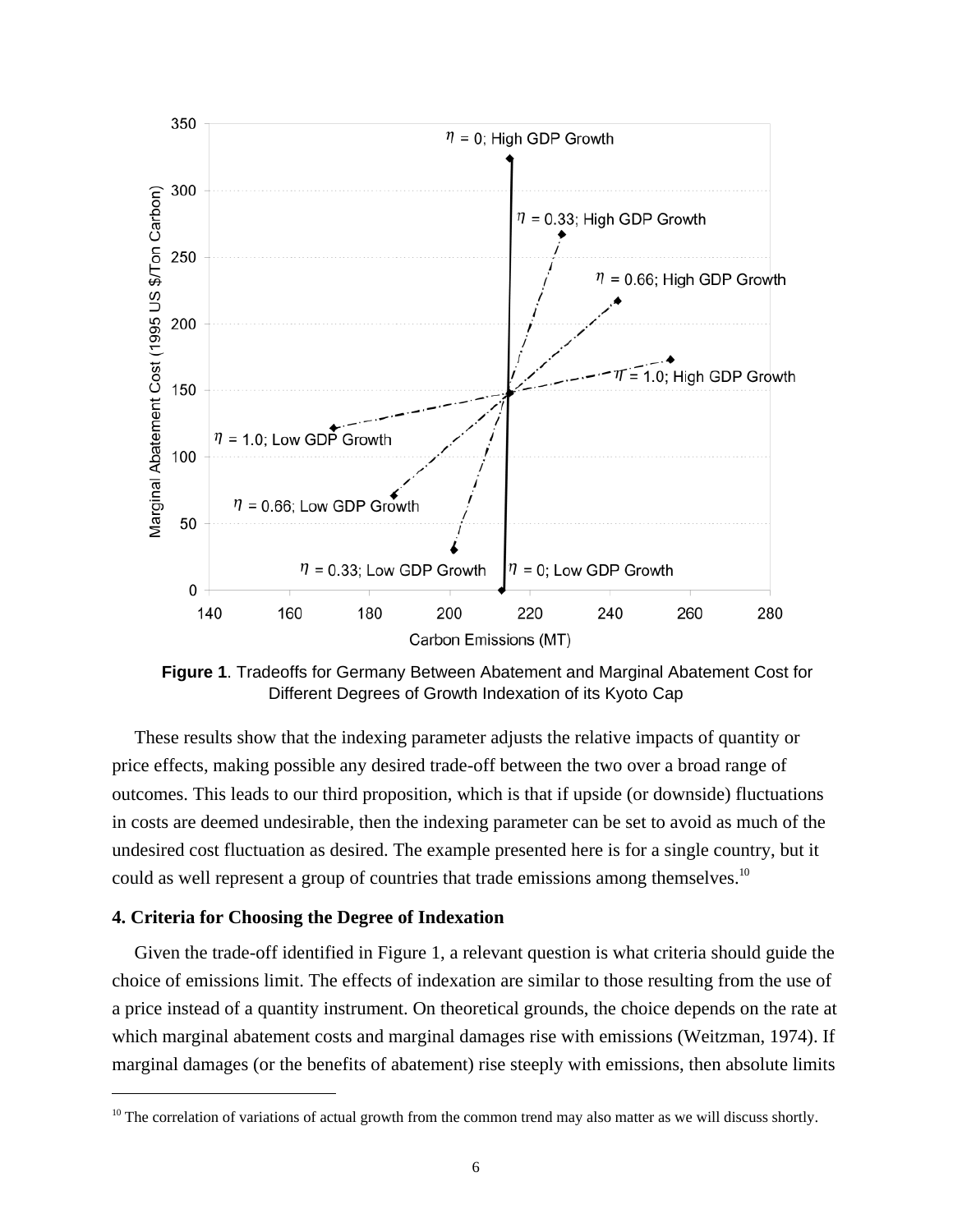would be preferred. Conversely, if the marginal costs of abatement rise more steeply than marginal damages, which is the case with stock pollutants such as GHGs (see, *e.g.,* Newell and Pizer, 2000), then an intensity-based cap, which in this case acts like a price instrument, would be preferred.

From a political economy standpoint, the degree of indexation reflects the tension inherent in the standard-setting process between positions that can be described as maintaining environmental integrity and limiting economic growth. Those arguing for environmental integrity tend to be attracted to absolute caps because of their ability to guarantee environmental outcomes.11 Those more concerned about the economy will view absolute caps as a "cap on growth", or less dramatically, as leading to higher costs than anticipated if output is higher than expected.<sup>12</sup> These latter concerns are typically cited in support of relative targets, such as in the relative sector of the U.K. Emissions Trading Scheme, and of a safety valve that would allow the absolute cap to be exceeded when marginal costs exceed some fee that is then paid for excess emissions (Jacoby and Ellerman, 2002; Morgenstern, 2002).

A more important concern on the international level may be the effect on the agreement to undertake common action. For instance, if parties agree upon some equitable allocation of a common burden under some set of shared expectations, how should variations from those expectations be handled? An absolute cap will result in the assignment of greater responsibility for achieving the common goal to those experiencing greater-than-expected growth in output, and in allocation of less responsibility to those experiencing less-than-expected output growth. Because GDP is a reflection of ability to pay, it could be argued that countries with greater-thanexpected growth should abate more because of their good fortune, while less should be expected from those with less than expected growth. Such an argument may also resonate with adherents to the non-economic notion that increased output is undesirable. For them, countries that enjoy larger increases in output should be required to incur higher abatement costs as some type of penalty or tax, and conversely, countries with smaller increases in output should do less as a reward for less growth. However appropriate this treatment on an international level, it is not commonly advocated for most environmental regulation on a sub-national level.

Whatever the rationale, the choice of an absolute cap presumes that the negotiating parties accept the implicit redistribution of the agreed-upon sharing of the common burden when their actual levels of GDP diverge from initial expectations, as they inevitably will. Without such acceptance, the consequent divergence in levels of abatement effort may lead to a breakdown

 $11$  However, such attractiveness is often spurious, given the indirectness of the link between emissions and environmental damage.

 $12$  The link between caps and growth is as indirect, and potentially spurious, as the link between emissions and environmental damages. Once the rhetoric is stripped away, appeals to "environmental integrity" and "caps on growth" are arguments about the effects, under uncertainty, of the choice of limit on emissions and costs.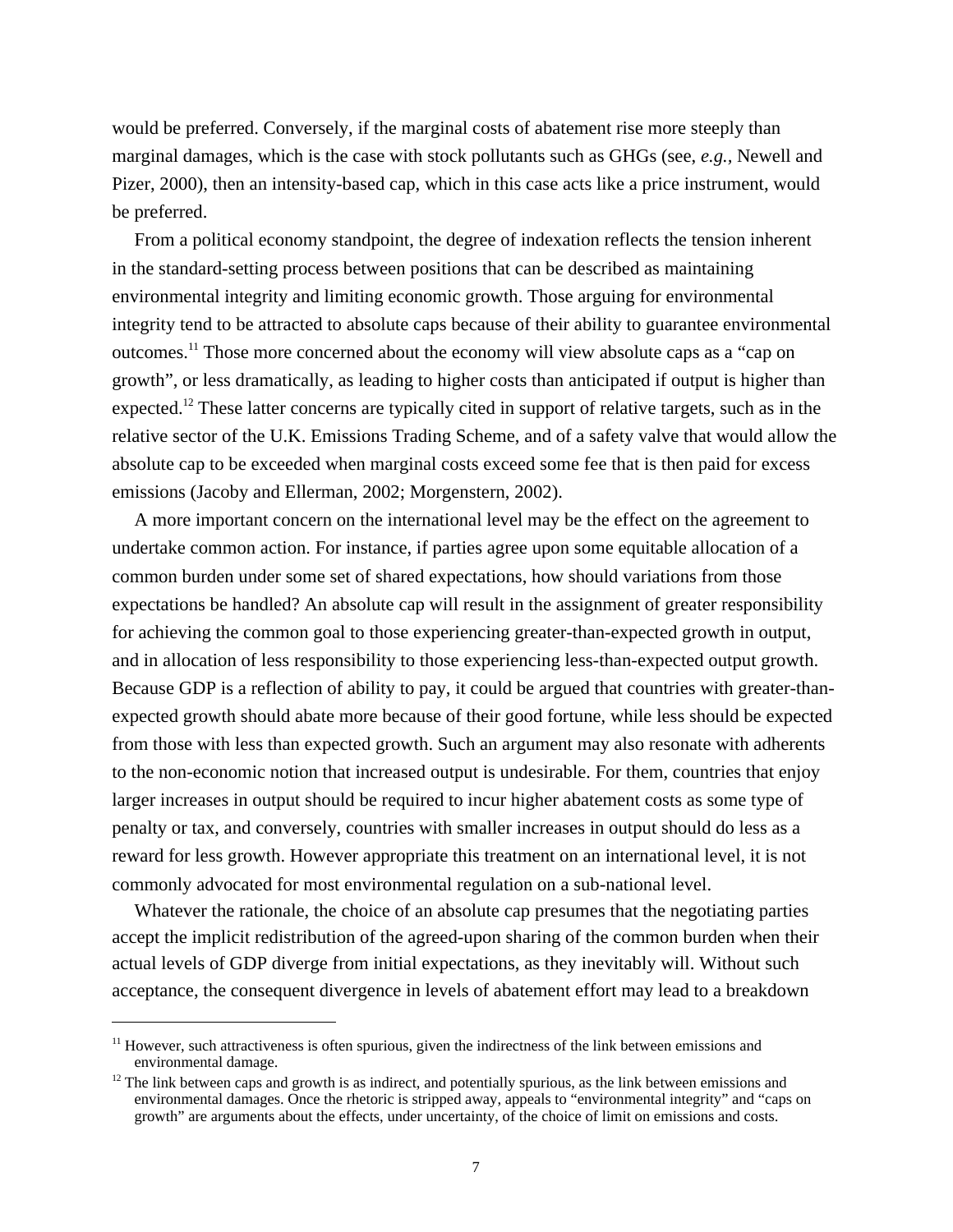of the initial agreement. This consideration is particularly important to the extent that the divergences from the expected paths of GDP growth are uncorrelated, which will cause some countries' burdens to increase and others' to diminish.13 Indexation may then be an attractive way of preserving the initial differentiation of burdens by automatically adjusting the required abatement to variations in growth.

#### **5. Dynamic Properties**

The discussion so far has been limited to the effects of the choice of emission limit in some single future period, but these effects apply equally in a multi-period context. Intensity caps can be as effective as absolute caps in reducing emissions over many periods. The primary differences would be that a series of absolute caps will exhibit more variation in year-to-year abatement and cost than a series of intensity caps and that cumulative emissions will be fixed for the former but not the latter.<sup>14</sup> The frequent assertion that intensity caps cannot reduce emissions reflects a confusion concerning the form of the limit and the path of the desired emissions trajectory over time.

As with the misunderstanding about the voluntary and mandatory nature of absolute and intensity-based targets, this one seems to be associated with the Bush Administration's setting of an intensity target for 2012 that is expected to allow emissions to increase in the interim. This target differs markedly from the expected 20 to 30% reduction of emissions that would have been required of the U.S. by the Kyoto Protocol. This difference concerns the magnitude of the initial step, whether it should be big or modest, not the form of the limit. Neither the Kyoto Protocol nor the Bush Administration target for the U.S. makes any statement about what would come after 2012. The briefing materials accompanying President Bush's adoption of an initially voluntary intensity target provide a suggestive picture, reproduced in **Figure 2**, of how emissions might be reduced over the longer run (White House, 2002). This "slow-stop-reverse" trajectory reduces emissions gradually from the expected, business-as-usual path at the beginning and the reduction intensifies as time goes on. In this figure, GDP is assumed to grow at 3% per annum and the slow, stop, and reverse phases occur where the policy-induced rates of decline in emission intensity are less than, equal to, and greater than the rate of GDP growth. As such, this figure illustrates the definitional requirement for an absolute reduction in the level of emissions: intensity must decline at a greater rate than the growth rate of GDP over the relevant period. This expected emissions profile is very

 $<sup>13</sup>$  The potential disparity in effort among parties to the Kyoto Protocol is typically masked by the common practice</sup> in modeling simulations of "high" and "low" scenarios that assumes that the economies of all parties grow more or less rapidly than in some reference case. To the extent that GDP growth is highly correlated across countries, then this consideration is less important since the required effort would be either more or less than expected for all. In addition, the variation in GDP that concerns us here is not the year-to-year fluctuation around some longterm trend but the shift in the realized long-term trend from what had been expected. A good example of this is the change in the trend of Japan's GDP growth from the 1980s to the 1990s.

<sup>&</sup>lt;sup>14</sup> Banking would tend only to smooth the annual fluctuations in abatement and costs; in light of the foregoing results, its role in doing so would be more important with absolute caps than with intensity caps.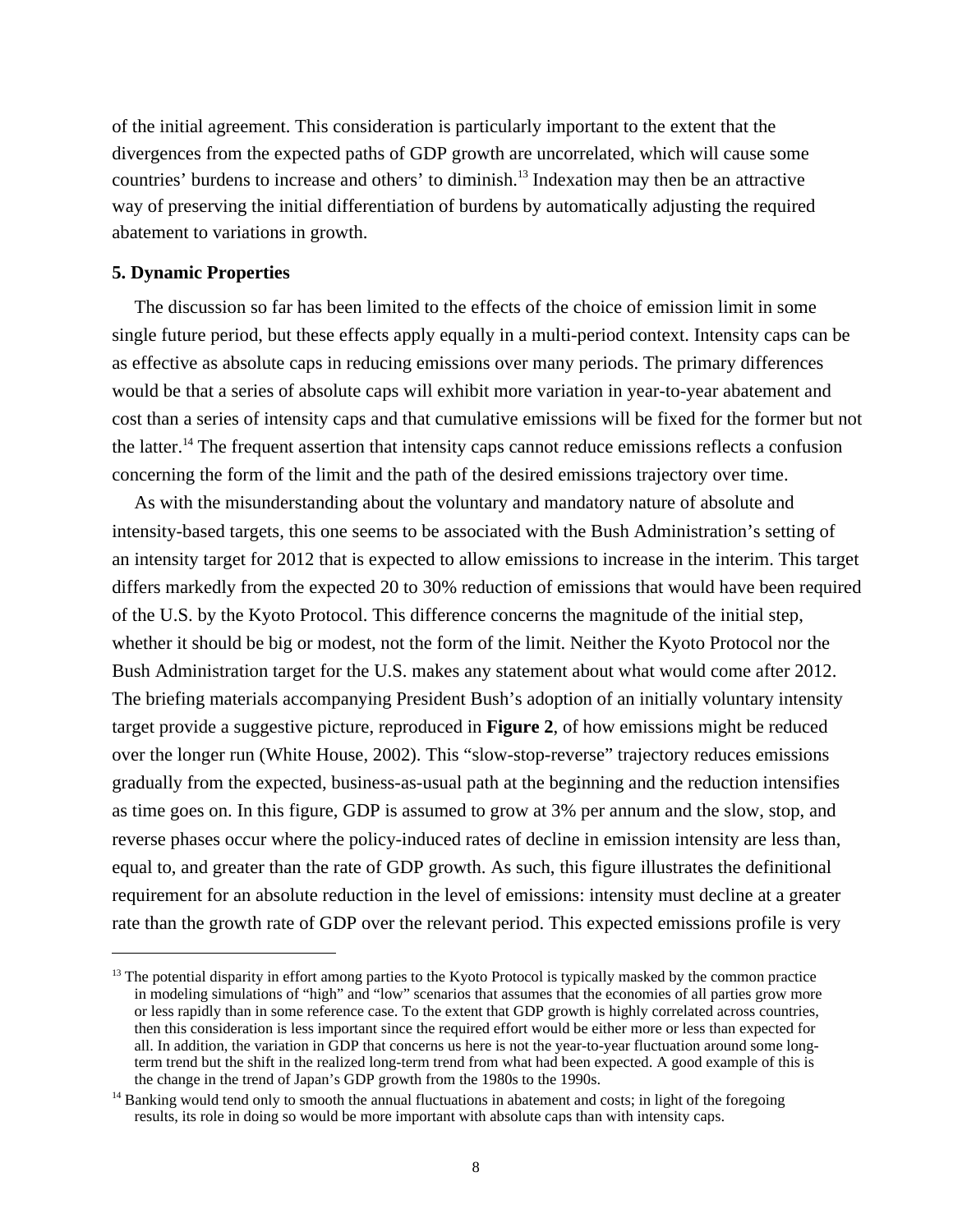

**Figure 2**. Slow-Stop-Reverse Emission Trajectory

different from that implied by the Kyoto Protocol and its presumed successors, but either trajectory could be achieved using a series of either absolute or intensity caps, or some combination thereof. The only differences would be in the variations of emissions and costs that would result from the choice of the limit and the deviation of actual outcomes from expectations at the time of the agreement. Whatever the magnitude of the initial step, the successive absolute or intensity caps extending over some relevant horizon would likely decline. The levels, timing, and rates of decline would be subject to negotiation and it is easy to see how the same considerations that governed the differentiation of the Kyoto targets would apply regardless of the form of the limit.<sup>15</sup> Thus, our final proposition is that trajectories of either intensity-based targets or growth-indexed targets may be fashioned to achieve any desired path of GHG emissions.

A more important question may be whether the form of the limit has any effect on parties' willingness to accept GHG emission limits or to agree to a long-term path of GHG emissions. Since an effective GHG control regime must be comprehensive and extend far into the future, a schedule of intensity limits that never reverses emissions growth is as ineffective as an ambitious initial reduction that is not achieved, or that leads to no further reductions in subsequent periods.

Given the history of the Kyoto Protocol, it is also pertinent to ask whether an absolute cap inhibits developing countries from agreeing to a limit in the first place and industrialized nations from agreeing to a limit for more than one period at a time—a procedure that is unlikely to lead to effective long-term control. All of the problems attendant on negotiating (and preserving)

 <sup>15</sup> See, *e.g.*, Jacoby *et al.* (1997) and Reiner and Jacoby (1997).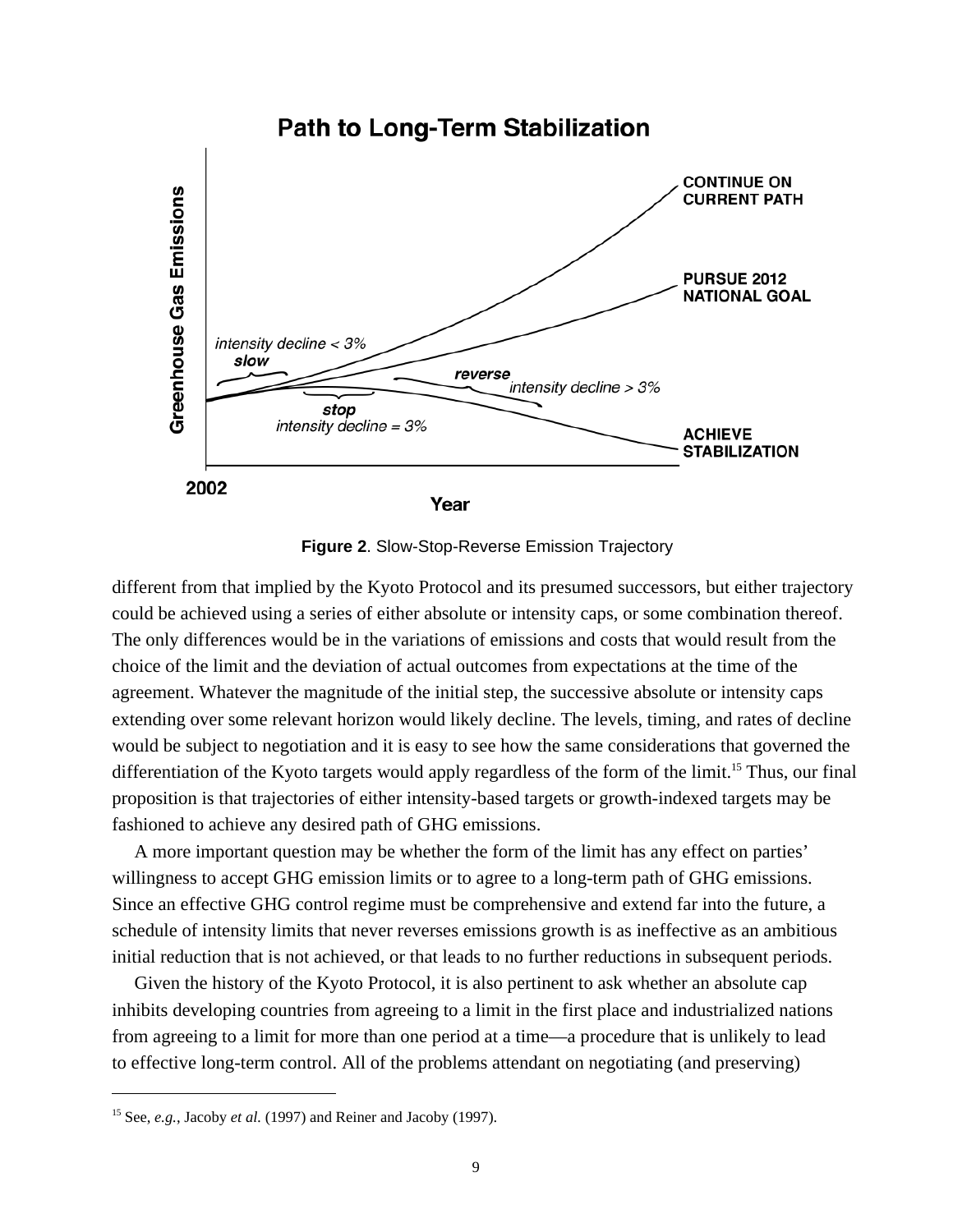long-term emission trajectories defined by absolute limits would be encountered with a schedule of maximum allowed emission intensity of GDP, except for one: the economic position of countries in the distant future. If the reluctance to accept an initial cap or to negotiate more than one step at a time in the Kyoto context reflects an unwillingness to agree to an absolute cap that might require more abatement effort in the future than a nation is currently willing to accept, a growth-indexed cap would solve this problem by automatically adjusting the cap upwards (or downwards) depending on the evolution of GDP. A nation could commit to limit and reduce GHG intensity by some amount, regardless of future GDP, instead of committing to an absolute level of future emissions that might be harder or easier to achieve than expected because of variations from expected GDP. And, of course, the choice is not restricted to these two limiting cases since they can be combined to whatever extent desired or appropriate.

#### **6. Concluding Comments**

These results provide no grounds for believing that the choice of the form of the emission limit will in and of itself lead to agreement on a binding limit on GHG emissions, much less an appropriate long-term trajectory, if countries are unwilling to undertake meaningful abatement. Nevertheless, intensity limits have the attractive property of lessening the importance of what is arguably the most significant imponderable for any nation considering the cost of GHG emission limits: future economic performance. To the extent that uncertainty about the effects of an absolute limit may impede agreement or cause existing agreements to unravel, then some degree of indexation to economic growth seems both desirable and necessary. Ultimately, the appropriate degree of indexation will be decided by political scientists and practicing negotiators as they weigh the relative merits of absolute and intensity-based caps, and the continuum of possible combinations thereof.

Although any departure from absolute caps is portrayed as antithetical to the Kyoto Protocol, it should be remembered that its breakdown, at least as initially envisaged, has led to calls for a wholly different approach to climate policy. Some would abandon entirely the targets-andtimetables architecture of the Kyoto Protocol and replace it with agreements on R&D expenditure and technology transfer (Barrett, 2001) or with a global carbon tax (Cooper, 1998). In light of these demands, intensity limits are more compatible with the elements of the existing architecture discussed by Jacoby *et al.* (1998) than Kyoto's politicized advocates may care to admit. A pure absolute cap is only the limiting form of a broad range of emission limitations in which the degree of indexing to GDP growth is a matter of choice. Perhaps, there should be no indexing; however, the widespread use of it in environmental regulation, including as an instrument to reach the Kyoto caps by parties continuing to adhere to the Protocol, suggests that more attention should be paid to this variation than has been done in the past and certainly before abandoning the targets and timetables approach altogether.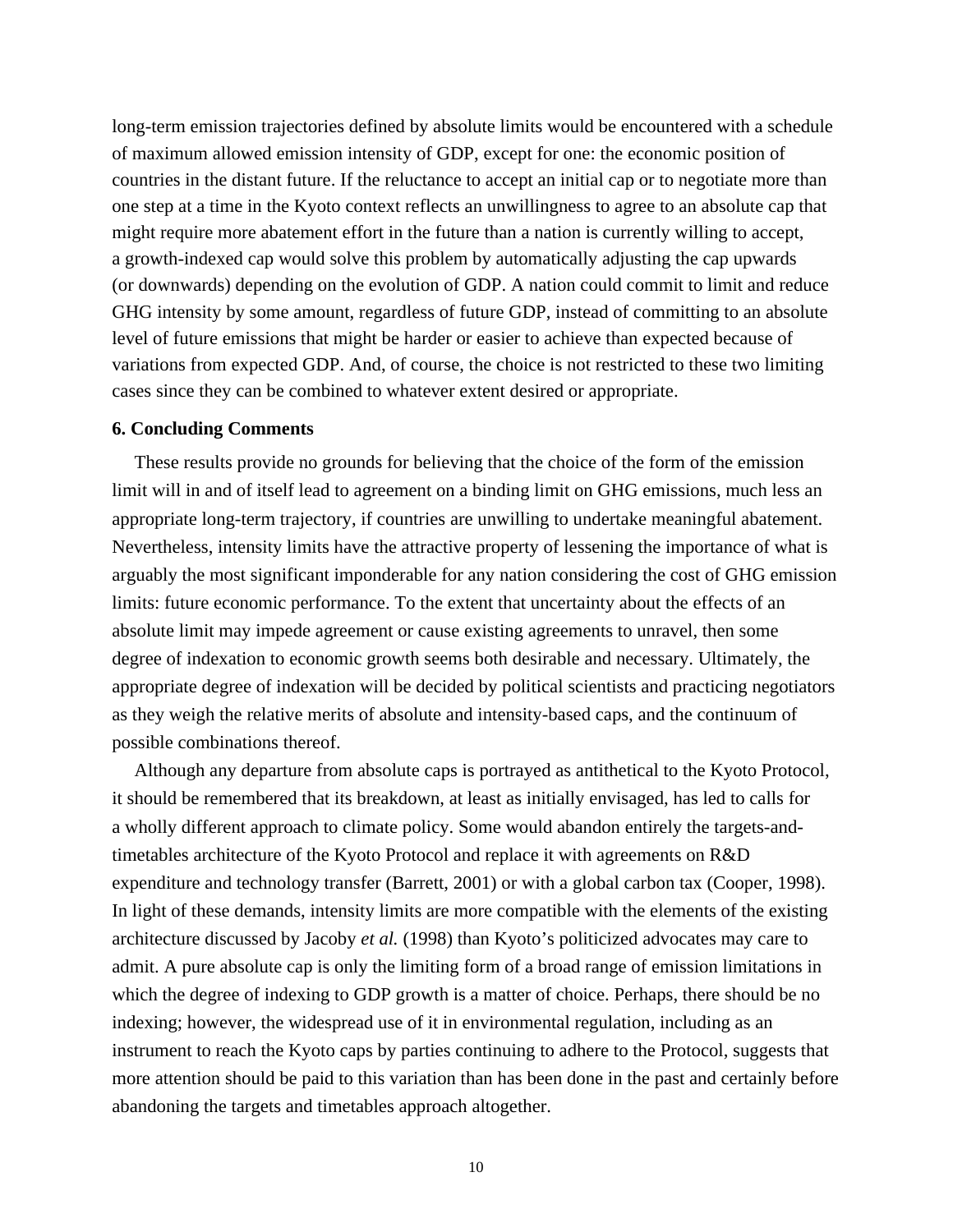## **References**

- 1. Argentina (1999). Revision of the First National Communication to the U.N. Framework Convention on Climate Change, ARG/COM/2 B.
- 2. Barrett, S. (2001). "Towards a Better Climate Treaty." AEI-Brookings Joint Center Opinion Piece, November 2001 (http://www.aei-brookings.org/policy/page.php?id=21).
- 3. Barros, V., and M. Conte Grand (2002). Implications of a Dynamic Target of Greenhouse Gas Emission Reduction: The Case of Argentina. *Environment and Development Economics*, **7(3)**: 547-569.
- 4. Cooper, R.N. (1998). Toward a Real Global Warming Treaty. *Foreign Affairs*, **77(2)**: 66-79.
- 5. Frankel, J. (1999). Greenhouse Gas Emissions. Bookings Institution Policy Brief No. 52, Washington D.C.
- 6. Hahn, R.W., and R.N. Stavins (1999). What Has the Kyoto Protocol Wrought?: The Real Architecture of International Tradable Permit Markets. American Enterprise Institute Press: Washington, DC.
- 7. Jacoby, H.D., R.S. Eckaus, A.D. Ellerman, R.G. Prinn, D.M. Reiner and Z. Yang (1997). CO<sub>2</sub> Emissions Limits: Economic Adjustments and the Distribution of Burdens. *Energy Journal*, **18(3)**: 31-58.
- 8. Jacoby, H.D., R. Schmalensee and I. Sue Wing (1998). Toward a Useful Architecture for Climate Negotiations. OECD Workshop on the Economic Modeling of Climate Change, Paris, 17-18 September, pp. 283-306.
- 9. Jacoby, H.D., and A.D. Ellerman (2002). The Safety Valve and Climate Policy. MIT Joint Program on the Science and Policy of Global Change Report No. 83, Cambridge, MA.
- 10. Morgenstern, R. (2002). Reducing Carbon Emissions and Limiting Costs, in: *U.S. Policy on Climate Change: What Next?*. Aspen Institute: Aspen, CO, pp. 165-176.
- 11. Newell, R.G., and W.A. Pizer (2000). Regulating Stock Externalities Under Uncertainty. Resources for the Future Discussion Paper 99–10–REV.
- 12. Reiner, D.M., and H.D. Jacoby (1997). Annex I Differentiation Proposals: Implications for Welfare, Equity and Policy. MIT Joint Program on the Science and Policy of Global Change Report No. 27, Cambridge, MA.
- 13. Weitzman, M.L. (1974) Prices vs. Quantities. *Review of Economic Studies*, **41(4)**: 477–491.
- 14. White House (2002). U.S. Climate Strategy: A New Approach. Policy Briefing Book, Washington, DC, 14 February.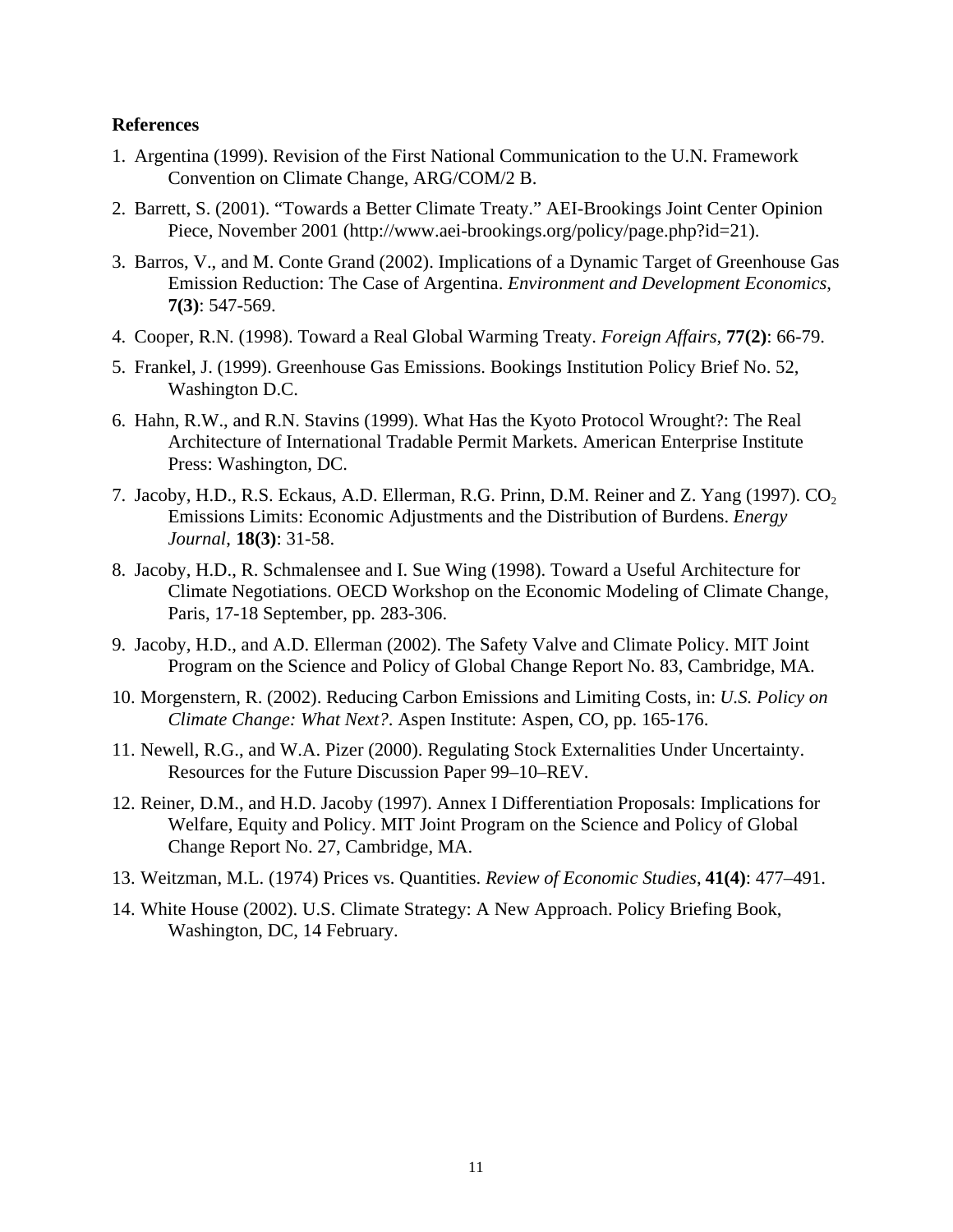#### **REPORT SERIES of the MIT** *Joint Program on the Science and Policy of Global Change*

- **1. Uncertainty in Climate Change Policy Analysis** *Jacoby & Prinn* December 1994
- **2. Description and Validation of the MIT Version of the GISS 2D Model** *Sokolov & Stone* June 1995
- **3. Responses of Primary Production and Carbon Storage to Changes in Climate and Atmospheric CO2 Concentration** *Xiao et al.* October 1995
- **4. Application of the Probabilistic Collocation Method for an Uncertainty Analysis** *Webster et al.* January 1996
- **5. World Energy Consumption and CO2 Emissions: 1950-2050** *Schmalensee et al.* April 1996
- **6. The MIT Emission Prediction and Policy Analysis (EPPA) Model** *Yang et al.* May 1996
- **7. Integrated Global System Model for Climate Policy Analysis** *Prinn et al.* June 1996 (*superseded by No. 36*)
- **8. Relative Roles of Changes in CO2 and Climate to Equilibrium Responses of Net Primary Production and Carbon Storage** *Xiao et al.* June 1996
- **9. CO2 Emissions Limits:** *Economic Adjustments and the Distribution of Burdens Jacoby et al.* July 1997
- **10. Modeling the Emissions of N<sub>2</sub>O & CH<sub>4</sub> from the Terrestrial Biosphere to the Atmosphere** *Liu* **August 1996**
- **11. Global Warming Projections:** *Sensitivity to Deep Ocean Mixing Sokolov & Stone* September 1996
- **12. Net Primary Production of Ecosystems in China and its Equilibrium Responses to Climate Changes** *Xiao et al.* Nov 1996
- **13. Greenhouse Policy Architectures and Institutions** *Schmalensee* November 1996
- **14. What Does Stabilizing Greenhouse Gas Concentrations Mean?** *Jacoby et al.* November 1996
- **15. Economic Assessment of CO2 Capture and Disposal** *Eckaus et al.* December 1996
- **16. What Drives Deforestation in the Brazilian Amazon?** *Pfaff* December 1996
- **17. A Flexible Climate Model For Use In Integrated Assessments** *Sokolov & Stone* March 1997
- **18. Transient Climate Change & Potential Croplands of the World in the 21st Century** *Xiao et al.* May 1997
- **19. Joint Implementation:** *Lessons from Title IV's Voluntary Compliance Programs Atkeson* June 1997
- **20. Parameterization of Urban Sub-grid Scale Processes in Global Atmospheric Chemistry Models** *Calbo et al.* July 1997
- **21. Needed: A Realistic Strategy for Global Warming** *Jacoby, Prinn & Schmalensee* August 1997
- **22. Same Science, Differing Policies;** *The Saga of Global Climate Change Skolnikoff* August 1997
- **23. Uncertainty in the Oceanic Heat and Carbon Uptake & their Impact on Climate Projections** *Sokolov et al.* Sept 1997
- **24. A Global Interactive Chemistry and Climate Model** *Wang, Prinn & Sokolov* September 1997
- **25. Interactions Among Emissions, Atmospheric Chemistry and Climate Change** *Wang & Prinn* September 1997
- **26. Necessary Conditions for Stabilization Agreements** *Yang & Jacoby* October 1997
- **27. Annex I Differentiation Proposals:** *Implications for Welfare, Equity and Policy Reiner & Jacoby* October 1997
- **28. Transient Climate Change & Net Ecosystem Production of the Terrestrial Biosphere** *Xiao et al.* November 1997
- **29. Analysis of CO2 Emissions from Fossil Fuel in Korea: 1961**−**1994** *Choi* November 1997
- **30. Uncertainty in Future Carbon Emissions:** *A Preliminary Exploration Webster* November 1997
- **31. Beyond Emissions Paths:** *Rethinking the Climate Impacts of Emissions Protocols Webster & Reiner* November 1997
- **32**. **Kyoto's Unfinished Business** *Jacoby, Prinn & Schmalensee* June 1998
- **33**. **Economic Development and the Structure of the Demand for Commercial Energy** *Judson et al.* April 1998
- **34**. **Combined Effects of Anthropogenic Emissions & Resultant Climatic Changes on Atmosph. OH** *Wang & Prinn* April 1998
- **35**. **Impact of Emissions, Chemistry, and Climate on Atmospheric Carbon Monoxide** *Wang & Prinn* April 1998
- **36**. **Integrated Global System Model for Climate Policy Assessment:** *Feedbacks and Sensitivity Studies Prinn et al.* June 1998
- **37. Quantifying the Uncertainty in Climate Predictions** *Webster & Sokolov* July 1998
- **38. Sequential Climate Decisions Under Uncertainty:** *An Integrated Framework Valverde et al.* September 1998
- **39. Uncertainty in Atmospheric CO2 (Ocean Carbon Cycle Model Analysis)** *Holian* October 1998 (*superseded by No. 80*)
- **40. Analysis of Post-Kyoto CO2 Emissions Trading Using Marginal Abatement Curves** *Ellerman & Decaux* October 1998
- **41. The Effects on Developing Countries of the Kyoto Protocol & CO, Emissions Trading** *Ellerman et al.* **November 1998**
- **42. Obstacles to Global CO2 Trading:** *A Familiar Problem Ellerman* November 1998
- **43. The Uses and Misuses of Technology Development as a Component of Climate Policy** *Jacoby* November 1998
- **44. Primary Aluminum Production:** *Climate Policy, Emissions and Costs Harnisch et al.* December 1998
- **45. Multi-Gas Assessment of the Kyoto Protocol** *Reilly et al.* January 1999
- **46. From Science to Policy:** *The Science-Related Politics of Climate Change Policy in the U.S. Skolnikoff* January 1999
- **47. Constraining Uncertainties in Climate Models Using Climate Change Detection Techniques** *Forest et al.* April 1999
- **48. Adjusting to Policy Expectations in Climate Change Modeling** *Shackley et al.* May 1999
- **49. Toward a Useful Architecture for Climate Change Negotiations** *Jacoby et al.* May 1999
- **50. A Study of the Effects of Natural Fertility, Weather & Productive Inputs in Chinese Agriculture** *Eckaus & Tso* July 1999
- **51. Japanese Nuclear Power and the Kyoto Agreement** *Babiker, Reilly & Ellerman* August 1999
- **52. Interactive Chemistry and Climate Models in Global Change Studies** *Wang & Prinn* September 1999